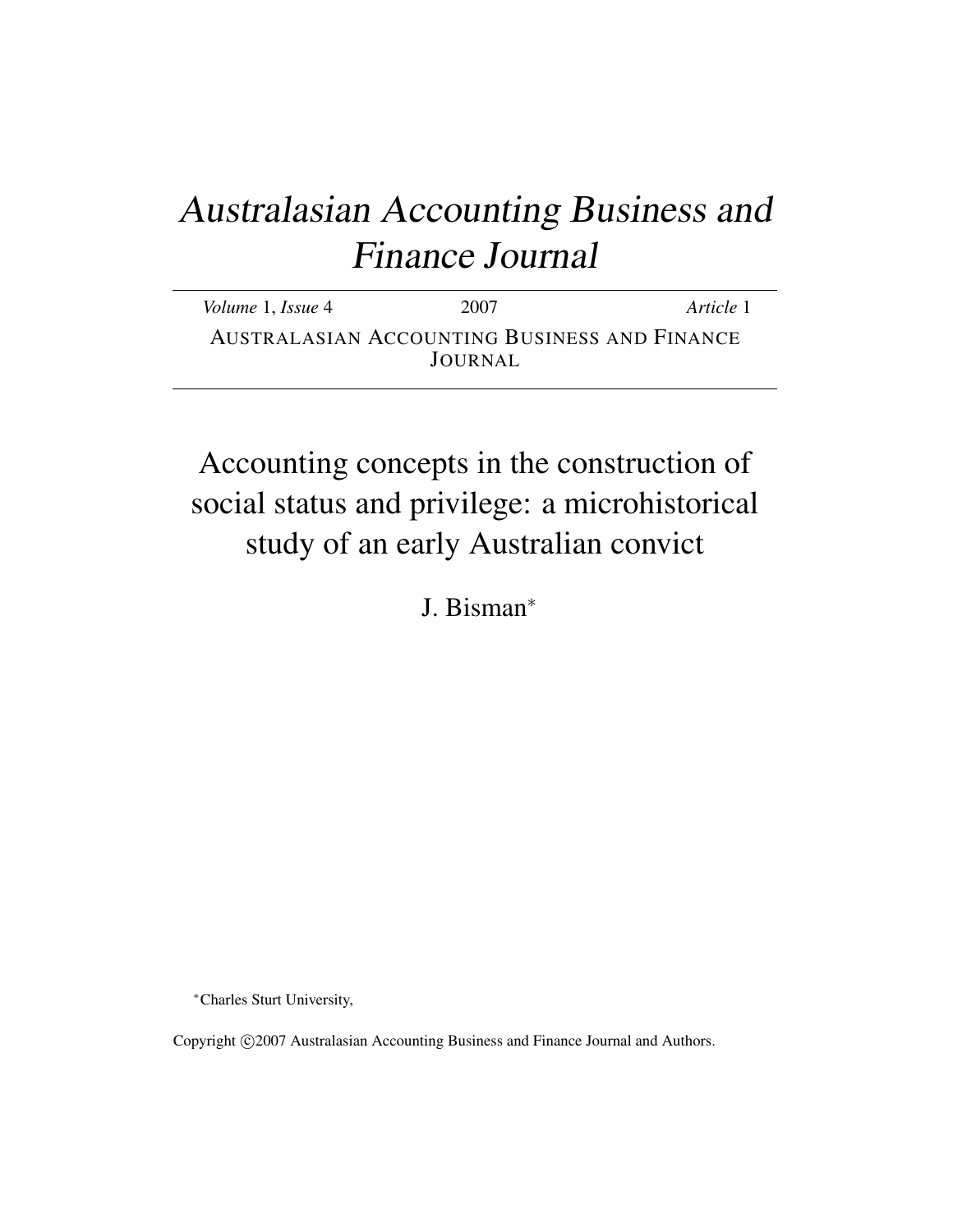## Accounting concepts in the construction of social status and privilege: a microhistorical study of an early Australian convict

J. Bisman

#### Abstract

While understandings and applications of accounting concepts in convict, colonial Australia produced economic consequences, these notions also shaped social perceptions and generated social outcomes. Presenting a microhistorical study of early convict transportee George Best, the research demonstrates how conceptualisations of accounting, together with rudimentary accounting measures and accountability reports, were implicated in the construction of notions of this convict's success and respectability. The relevant historical economic, political, and social environment, as well as modern-day historians' opinions and interpretations, are shown to interact with the use made and significance of accounting concepts, such as wealth, profit, assets and capital, in the selected convict's transfigurement from an individual of the 'criminal class' to wealthy, well respected landholder. Utilising a plurality of philosophical perspectives to derive meaning from the data, the study revealed that rather than the application of accounting concepts serving merely to perpetuate social class, it functioned to emancipate this convict, both literally and figuratively, as well as to enable privilege.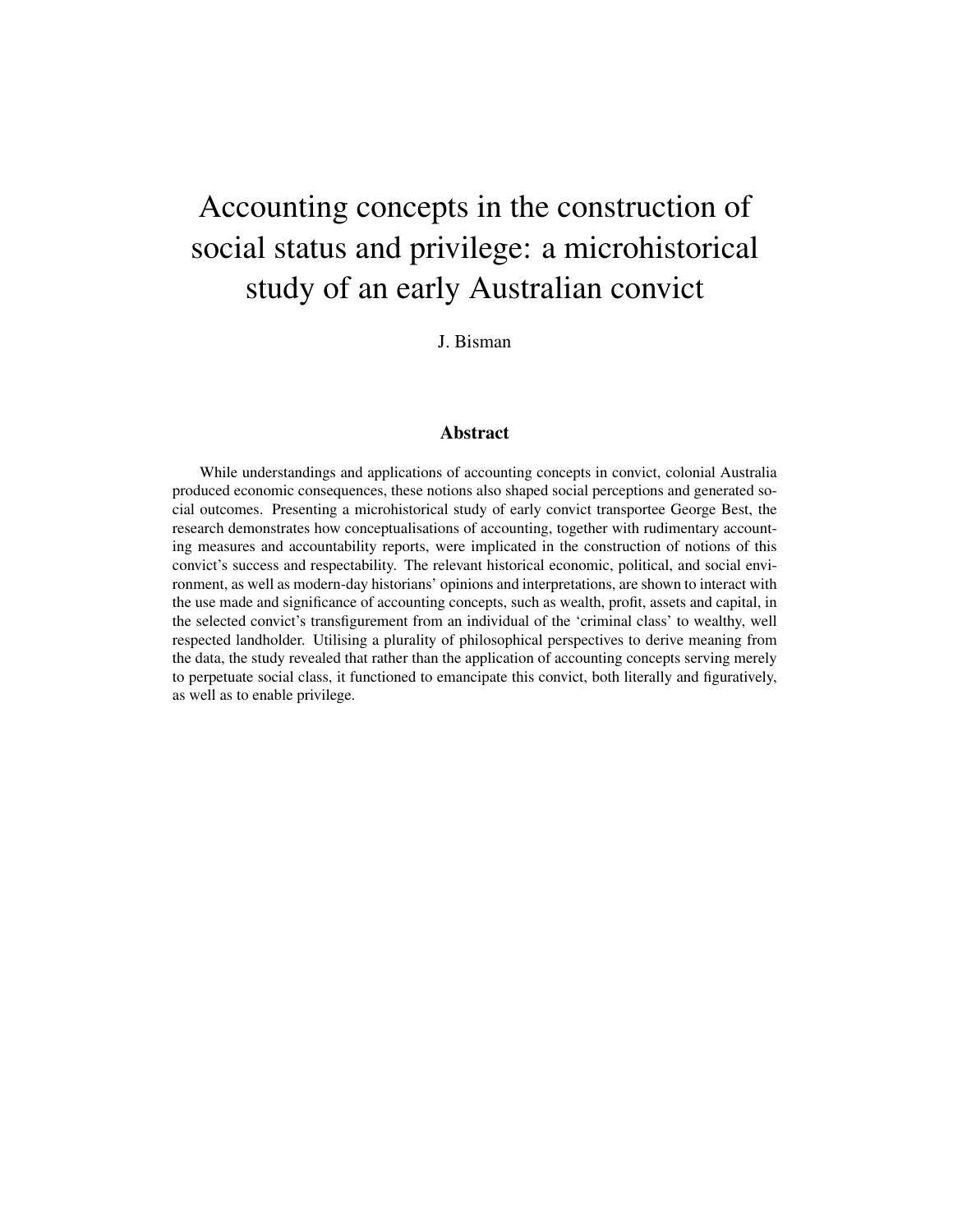

### **Accounting concepts in the construction of social status and privilege: A microhistorical study of an early Australian convict**

Jayne Bisman Charles Sturt University

#### **ABSTRACT**

While understandings and applications of accounting concepts in convict, colonial Australia produced economic consequences, these notions also shaped social perceptions and generated social outcomes. Presenting a microhistorical study of early convict transportee George Best, the research demonstrates how conceptualisations of accounting, together with rudimentary accounting measures and accountability reports, were implicated in the construction of notions of this convict's success and respectability. The relevant historical economic, political, and social environment, as well as modern-day historians' opinions and interpretations, are shown to interact with the use made and significance of accounting concepts, such as wealth, profit, assets and capital, in the selected convict's transfigurement from an individual of the 'criminal class' to wealthy, well respected landholder. Utilising a plurality of philosophical perspectives to derive meaning from the data, the study revealed that rather than the application of accounting concepts serving merely to perpetuate social class, it functioned to emancipate this convict, both literally and figuratively, as well as to enable privilege.

*Keywords:* Accounting concepts; accounting history; microhistory; colonial Australia; accountability; social constructions; critical theory

#### **INTRODUCTION**

Since a specific person, early colonial convict George Best, is the focus of the research reported in this paper, the microhistorical approach was adopted in order to examine and interpret the role of accounting concepts in defining this individual's place in society. While there is a tradition of biographical research in accounting history (for review see Carnegie  $\&$ Potter 2000), explicit use of microhistorical approaches appears much less prevalent (for exceptions see Carnegie & Walker 2007; Hollister & Schultz 2007; Abraham 2000). While retaining a biographical nature, microhistories often also contain elements of social history (Parker 1999) in meeting the objective of studying ordinary or marginalised people. The choice of a microhistorical approach was also important from a philosophical perspective, since it does not presuppose a particular epistemology (see Williams 1999). Given debate concerning historiography in accounting (see Napier 2001; Oldroyd 1999; Parker 1999; Fleischman et al 1996), researchers face challenges in justifying approaches taken to studying subjects and artefacts of interest. However, Funnell (1998, 1996), Merino (1998) and Merino and Mayper (1993) have argued that accounting history research conducted within both the 'old' and 'new' schools of thought are of value and each may offer insight into relevant research questions. In recognition of the microhistorical basis of the study, and the breadth of views on accounting historiography, the interpretations of the archival data and modern accounts of this convict draw on a plurality of paradigms. On the one hand, accounting and accounting concepts in the context of the individual concerned are shown to play a mechanistic role as an input to the decision-making of successive colonial governments in allocating resources (such as land grants), and a means for those governments to assess stewardship of resources entrusted. On the other hand, accounting is also revealed to have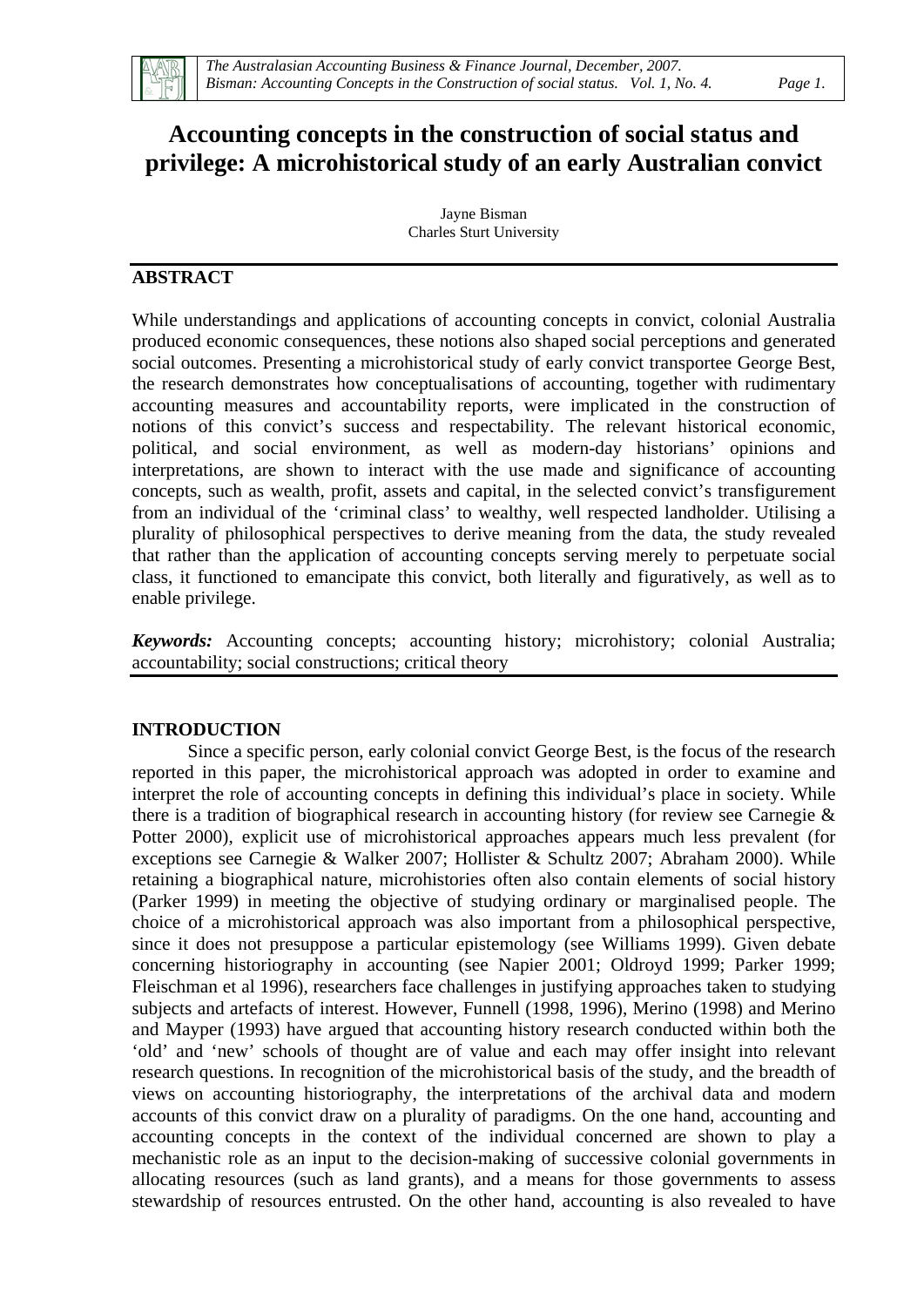

provided an instrument for monitoring and controlling the individual, and in constructing social notions and generating social outcomes, rather than merely producing economic consequences. So too, the rationale for convict transportation provides justification for this eclectic approach to the study. 'The decision to transport felons to New South Wales was seen as the best effective social and economical outcome' (Scorgie & Reiss 1997, p. 73), and as Byrne (1993, p. 19) noted, 'alongside the language of reform [of the convict] was the language of commerce'. In discussing accounting histories, Manicas (1993, p. 158) maintained:

there is plenty of non-competing work to be done. Not only can critique take a number of forms, but as well, we need to acknowledge the interconnectedness of accounting practices to capitalist practices, domestic and global, and to state and education.

Thus, the interplays of the market economy and the capitalist orientation of the colony and its parent nation, the role of the state, and the linkages of wealth and respectability with education, are also examined in this paper.

Both primary and secondary source data were collected and analysed. The range of historical records consulted included musters and censuses, land grants, diaries, historical newspaper reports, and letters and memorials, which, in Carnegie and Napier's (1996) terms, are both innovative and broad interpretations of the accounting archive.

George Best, the individual studied in the research reported in this paper, evolved from transported felon to patriarch of an exceptionally successful and respected pastoral family. Swan (1970, pp. 19-20) observed that:

George Best married Martha Chamberlain … their life was one of the early success stories of New South Wales … Best was one of the colony's most successful farmers … he participated actively in the life of the colony, as a leading emancipist gave evidence before the Bigge Commission, 1819-1821, and returned to England [temporarily] in 1823 … to give further evidence.

In analysing the reports of Royal Commissioner John Bigge, to whom George Best gave evidence, Ritchie (1970, p. 170) described Best as 'the successful emancipist'. Editors of Governor Macquarie's reprinted journals (1979, p. 255), in which Best is favourably mentioned by the Governor, noted that Best was 'industrious' and 'prospered', while Robinson (1985) remarked that George Best 'was a wealthy sheep farmer' (p. 164) and one of the 'pioneers of the sheep industry', who had 'capital to purchase flocks and … large areas of land on which to run them' (p. 191). In relating Best's livelihood to his social standing, Grocott (1980, p. 197) noted that:

Relatively few ex-convicts rose to be members of the pastoral ruling class - squatters, station owners, superintendents and overseers. Notable exceptions included George Best, Charles Thompson, Henry Angel, Thomas Boyd and James Fitzpatrick.

Certainly Best's success had little do with his prior criminality, nor with formal education, since he had none. However, his pre-existing farming skills set him aside from the many transportees who were, as Robson's (1965) analysis revealed, city dwellers. Further, Best appears to have been a compliant, well-behaved convict which caused him to be looked upon with favour by representatives of the government, with such behaviour from convicts opening up possibilities for becoming prosperous and respectable (Shaw 1966, p. 63), and presumably in that order.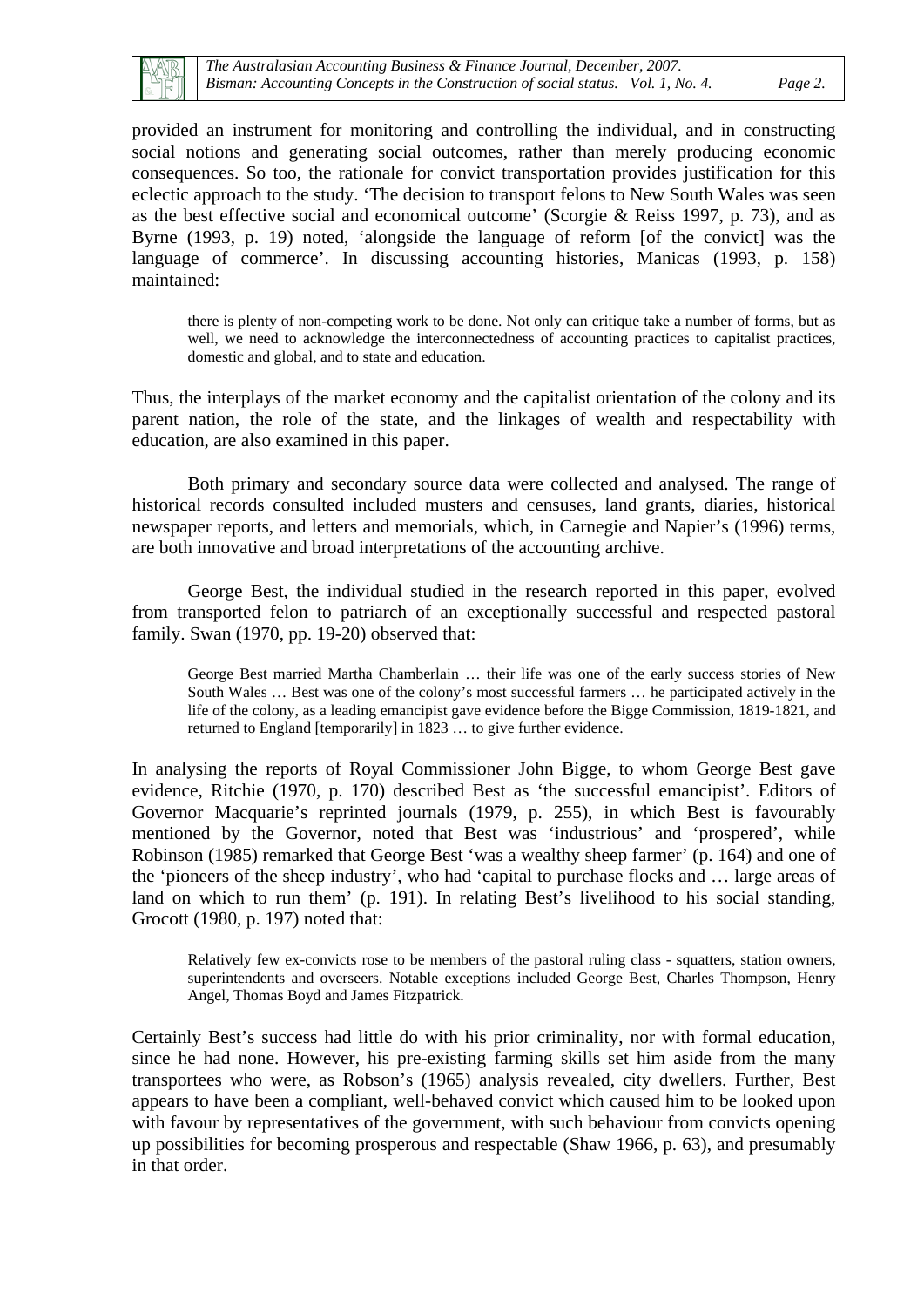

Drawing on accountability and reporting mechanisms, the central theme addressed in this paper is how accounting concepts, such a profit and the profit motive, wealth and wealth maximisation, capital, assets, and inventories, were implicated in the construction of notions of success and social standing accorded this convict and his family by the colonial government, colonial society, and modern historians.

#### **ACCOUNTING IN HISTORICAL CONTEXT**

Accounting historians 'need a clear understanding of context' (Fleischman et al 1996, p. 62; see also Carnegie & Napier 1996), with a chief critique of traditional accounting histories being that 'accounting is abstracted from its historical context' (Stewart, 1992 p. 58). The environment of the colony of New South Wales (NSW) in the late  $18<sup>th</sup>$  and early  $19<sup>th</sup>$ centuries is important in understanding the nature and roles of accounting, accountability and accounting concepts. The multiple aims of the early colonial governors were to establish the foundations for the colony's eventual self-sufficiency and to find gainful employment for convicts and emancipists to reduce the drain upon the government stores, as well as to improve the rehabilitative prospects for transportees. In large part, the early colonial economy was structured around barter and indebtedness, rather than monetary exchange (Carnegie 2004; Parker 1982), and foodstuffs such as wheat and corn became currency (Kercher 1996, pp. 143-144). Food shortages of the late 1700s and early 1800s (see Egan 1999) made the utilisation of convicts as farm labourers, and the development of agricultural activities, an 'economic necessity' (Alford 1984, p. 81). Governor Phillip's founding of the Parramatta and Toongabbie area, with its rich soils, was instrumental in promoting self-sufficiency in grain for the colony (King 1990, p. 60), and this was the region where Best spent most of his life. Since the colonial economy and its people were dependent upon the productive use of land, and the productivity of those to whom it had been assigned, accounting and accountability measures were introduced to assess output and efficiency. In an accounting context, Enthoven (1967) suggested that the course of a nation's macroeconomic development is dependent upon micro-level efficiency and effectiveness. Thus, 'at its simplest level, accountability involves the provision of information about the activities of an individual' (Cooney 1992, p. 62).

Notions of quantification of labour and commodities were present in early colonial NSW (Byrne 1993, p. 32) and reflected the impact of British naval experience on accounting (Scorgie & Reiss 1997). This experience was derived, in part, from medieval European accounting which emphasised the planning and control of food supplies and provisioning (see Forrester 1998). Through this experience, much accounting information in the colony was recorded not only in terms of pounds sterling, but also in physical units. Even in periods subsequent to that of the current study, Australian pastoral record-keeping and accounting was principally non-financial in nature (see Carnegie et al 2006; Carnegie 1997).

Early colonial records such as musters and censuses represent accounting artefacts (Bisman 2006) and accounted not only for the whereabouts and employment of convicts and citizens, but also for their asset holdings and inventories, including land, livestock and stores of agricultural produce, as in the *1802 Land and Stock Report* (*ABGR* 1988a), *1822 Muster* (*ABGR* 1988b), and *Census of News South Wales 1828*. Such accounts of the capital and wealth of individuals 'served as a control over the convict population and assisted officials in determining the colony's ability to support itself without recourse to the public stores' (Baxter 1987, p. xi). The reports were also an early form of audit of the population, including their employment, material wealth, and contribution to the colony. However, these measures not only provided opportunities for the government to keep track of their convict charges, and for those charges to report on their activities, but are also implicated in the creation of social notions and perceptions which transcended the existing British class system.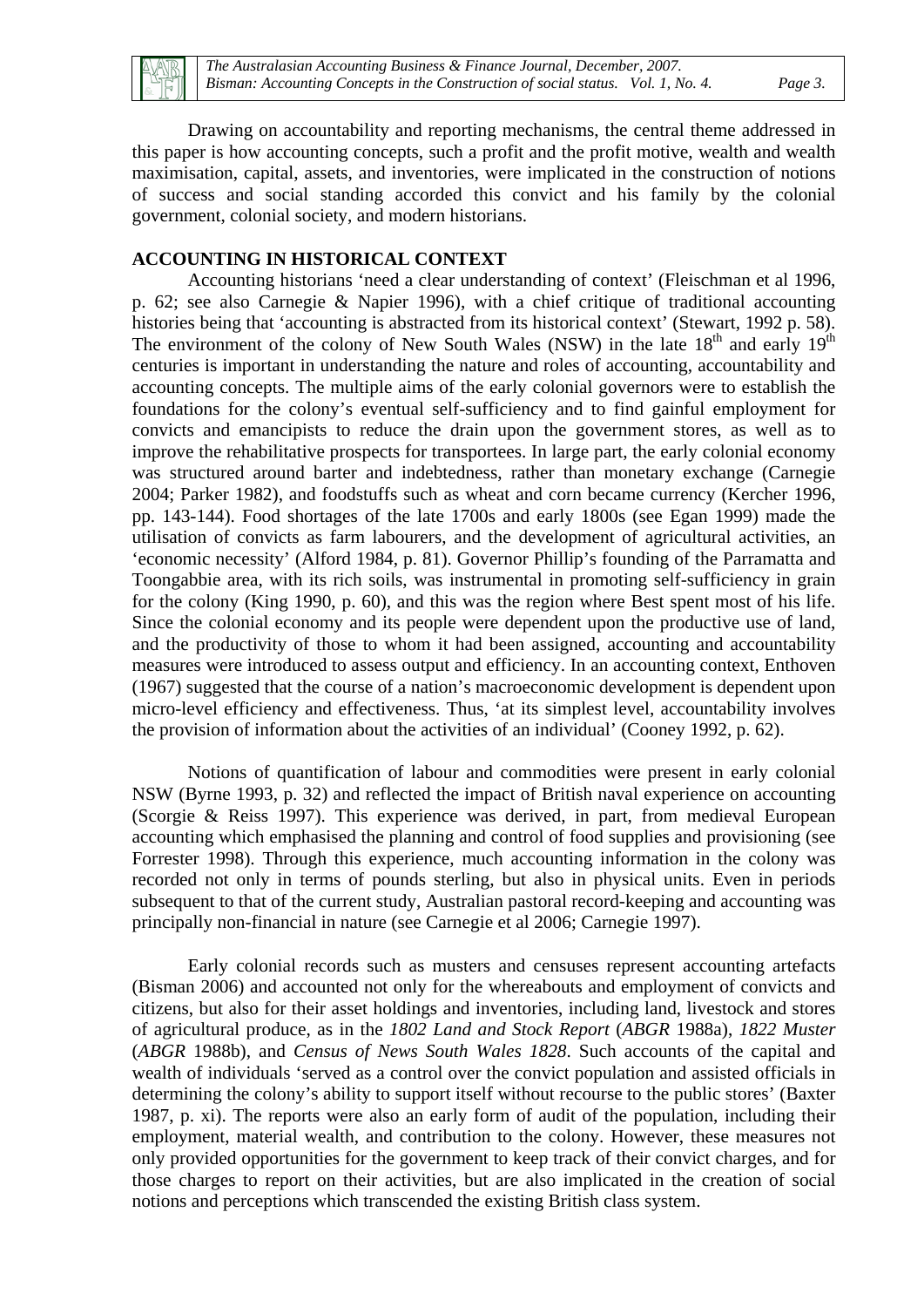

#### **BIOGRAPHICAL BACKGROUND**

George Best was born in England circa 1757. By his own account he was a Sussex farmer (Best quoted in Ritchie, 1971, p. 83). Like many tenant farmers of the period he may have been forced off his lands since, by 1789 when aged in his early thirties, he was working as a labourer in East Peckham, County Kent. In November of that year Best burglarised the home of William Cheeseman the Elder, stealing a watch and its accoutrements, collectively valued at £5-0-3. Best pleaded not guilty to the charge of breaking and entering, but guilty of stealing to the value of 27 shillings. In March 1790 he was tried at the Lent Assizes in Maidstone, Kent and found guilty of stealing 'with force and arms'. Initially sentenced to death by hanging, he was later reprieved and his sentence commuted to transportation for life (*PRO* 1790). He came to the colony of NSW aboard the *William and Ann,* a ship of the Third Fleet, arriving in August 1791.

On 4 March 1797, Best's first child was baptised at Parramatta. The child's mother was fellow convict Martha Chamberlain, a former London prostitute (see Brook 2004) who was tried at the Old Bailey and found guilty of stealing various items of clothing. Chamberlain was 21 years old when sentenced to seven years transportation (*PRO* Middlesex Sessions Records). She arrived in the colony on the *Indispensible* in April 1796. She was some 16 years Best's junior and after her arrival in the colony had been assigned to him as a domestic or 'woman servant' (*Return of Convict Women in the Services of Officers or Other Households 1798*). Eleven months after she reached NSW, their son Robert was born and six months later Chamberlain and Best were married. While their son appears to have died in infancy some time prior to 1802, the couple had a further nine children between 1799 and 1816.

Despite Best and Chamberlain's convict origins and lack of formal education (both were illiterate<sup>1</sup>), they raised a large, well-educated family, and enjoyed not only considerable success in agricultural enterprise, but gained a social respectability remarkably uncommon for those from a convict background. Best came to own and control a pastoral dynasty that spanned swathes of NSW and which flourished through the stewardship of several generations of his descendants.

#### **WEALTH AND PROFIT**

-

'In the early years of the Australian convict colonies, the fate of individual convicts turned largely on their perceived usefulness in creating a new society' (*OCAH* 1998, p. 156). In 1793, after having spent his first two years in the colony in 'government employ', Best had come to the favourable attention of the authorities and was made a taskmaster overseer and seedmaster at the Government Farm at Toongabbie; a position he held for seven years (Best to Bigge, quoted in Ritchie 1971, p. 80). Those individuals made overseers were selected from well-behaved convicts (Byrne 1993, p. 24) and Best's appointment, and his subsequent success as an independent farmer, reflected his self-made claim of having been a farmer all his life (Best to Bigge, quoted in Ritchie 1971, p. 83). His agricultural background in Sussex, a chiefly pastoral county at the time noted for both its grain production and sheep farming industries *(Bartholomew's Gazetteer of the British Isles* 1887), also marries well with Best's position at the Toongabbie farm and with his subsequent significant contributions to the development of the Australian wool industry. His role at the farm was an important one, since it was the principal farm of the colony (Cass et al 1996). During Best's period of tenure there

<sup>&</sup>lt;sup>1</sup> Both signed the marriage register by making their marks  $(X's)$  (NSW Registry of Births, Deaths and Marriages, Marriages record 184 Vol: 147A).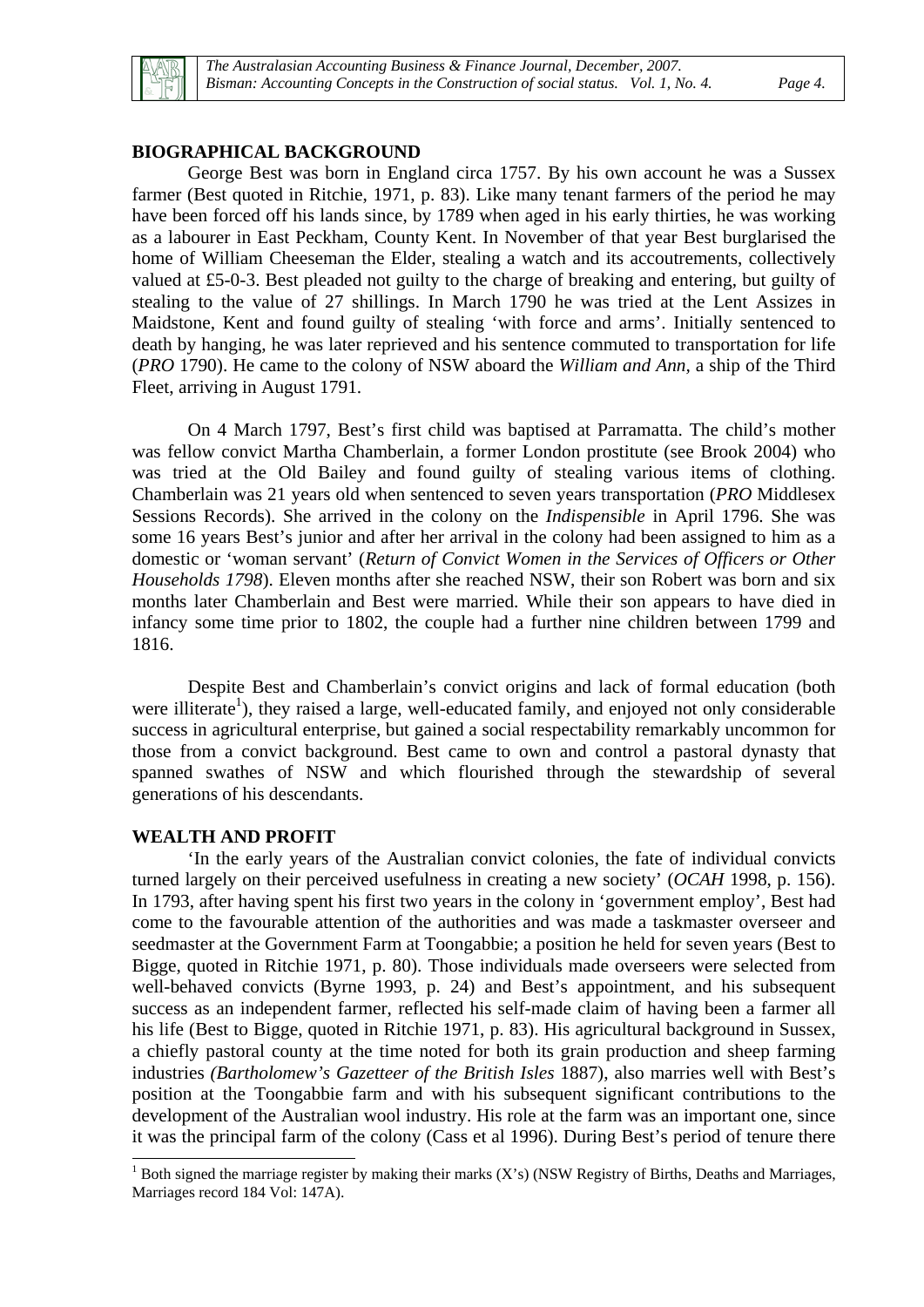

1

were 1,000 acres under cultivation, administered by Lieutenant (later Captain) John Macarthur (King 1990), another individual who would rise to prominence in the wool industry. In 1796, while still working for the government, Best received his first land grant; thirty acres at Toongabbie from Governor Hunter for which Best was to pay rent of one shilling per year commencing after ten years. In 1800 Best received a conditional pardon. Best, his wife, and their second child were living off the government stores at this time (*Settlers Muster Book* 1801, see *ABGR* 1988a). In 1802 his character was found deserving enough for him to be allowed to possess a firearm (*Col Sec* 1802) and to have at least four convict servants assigned to work for him (*ABGR* 1988a). By this stage, the Best family had become self-sufficient and were no longer living off the government stores.

In mid-1801 Governor King allowed Nicholas Rogers to assign his thirty-acre Toongabbie farm to Best; the rental conditions being the same as those for Best's initial grant under the earlier Governor. Another grantee, John Jamieson, originally granted 100 acres, would eventually find his land consolidated into Best's growing holdings at Toongabbie, and together with further acreage King consolidated Best's landholdings in the district in 1803, a total of 185 acres for a rent of three shillings per year commencing after five years (see Ryan 1981). In 1803 only 464 convicts (one-quarter of those in NSW) were cultivating farms, and in the six years from 1800 when King became Governor, land was granted to only 71 expirees of whom 47 became successful farmers (Shaw 1966, p. 69). Best was one such farmer. He received an absolute pardon in 1804 despite having been sentenced to life some 14 years earlier. The system of providing pardons, even to those with life sentences such as Best, was not based on egalitarianism, 'but on the notion that social superiors had an obligation to care for those beneath them in return for deferential behaviour' (Kercher 1996, p. 52). Thus benevolent treatment was afforded those who were well behaved and compliant. Following his emancipation Best continued to be both noticeable and noteworthy within the colony. He appeared as a juror at a Coroner's inquest in 1811, and in 1816 returned cattle issued to him from the government herds and paid for a carthorse he had purchased from the government (*Col Sec* 1811, 1816).

Of approximately 4,000 ex-convicts listed in the 1819 muster, only 808 were described as landholders and settlers. The average land-holding of an ex-convict was 46 acres, compared with 900 acres for free settlers (Shaw 1966, p. 86). By this time Best had amassed ten times the landholding of the average emancipist (see Table 1). 'During the 1820s … grants of land were awarded in proportion to capital invested and convict servants and labourers supplied in proportion to the size of the grant' (Alford 1984, p. 81). The policy was aimed at benefiting the wealthier settlers, but also functioned to benefit Best. He secured further land grants in this period, including 60 acres from Governor Macquarie (Best to Bigge, quoted in Ritchie 1971, p. 83), and at least another 40 acres from the succeeding governor (*Col Sec* 1825). In the period from 1802 to 1828 Best had dozens of convicts assigned to work for him, either individually or in the form of land clearing gangs, as well as employing several 'freemen'.<sup>2</sup>

 $2$  In evidence given to Bigge in September 1820, Best had four assigned convicts and employed three freemen and two ticket-of-leave convicts. In both 1822 and 1823 Best applied for clearing gangs (*Col Sec* 1822, 1823). Details of other assignees appear in *Col Sec* (1788-1825), *General Muster and Land and Stock Muster of New South Wales 1822*, and *Census of New South Wales 1828.*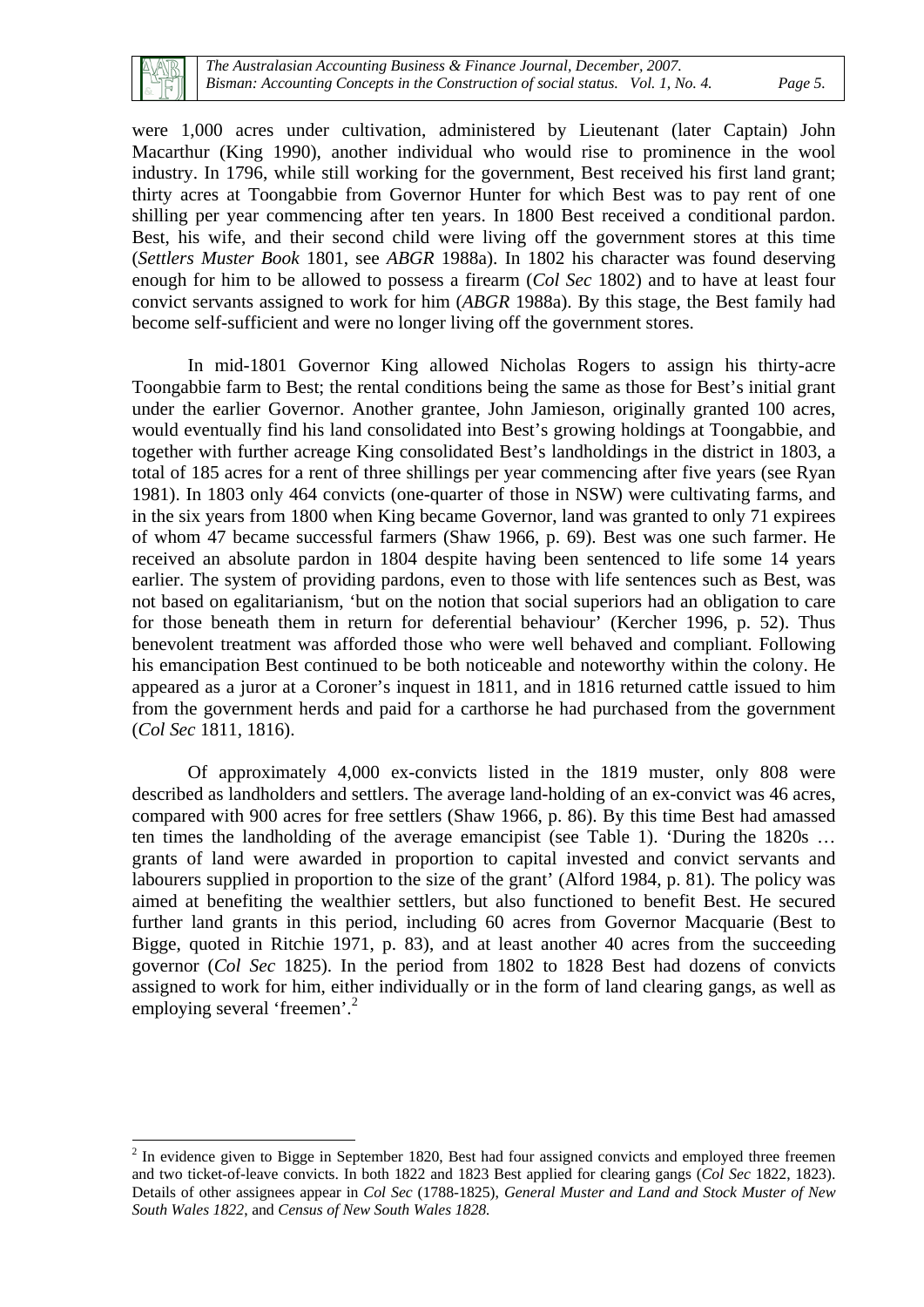

*The Australasian Accounting Business & Finance Journal, December, 2007. Bisman: Accounting Concepts in the Construction of social status. Vol. 1, No. 4. Page 6.* 

|                               | 1801<br>Settlers'<br>muster | 1801<br>King's<br>muster<br>list <sup>4</sup> | 1802<br>Land $\&$<br><b>Stock</b><br><b>Muster</b> | 1820<br>$Col$ Sec $3$ | 1820<br><b>Bigge</b><br>Comm.<br>Evidence <sup>4</sup> | 1822<br><b>Muster</b> | 1828<br><b>Census</b> |
|-------------------------------|-----------------------------|-----------------------------------------------|----------------------------------------------------|-----------------------|--------------------------------------------------------|-----------------------|-----------------------|
| Total land (in acres)         |                             | 90                                            | 85                                                 |                       | 455                                                    | 735                   | 805                   |
| Cleared land (in acres)       |                             | 55                                            | 80                                                 |                       | 160                                                    | 210                   | 340                   |
| Cultivated land (in acres)    |                             |                                               |                                                    |                       | 63                                                     |                       | 70                    |
| Wheat sown (in acres)         | 30                          | 53                                            | 32                                                 |                       |                                                        | 40                    |                       |
| Maize/corn sown (in<br>acres) | 12                          |                                               | 25                                                 |                       |                                                        | 20                    |                       |
| Wheat (in bushels)            |                             |                                               | 30                                                 |                       |                                                        | 20                    |                       |
| Maize (in bushels)            |                             |                                               | 300                                                |                       |                                                        | 40                    |                       |
| Number of cattle              |                             |                                               |                                                    | 200                   |                                                        | 221                   | 340                   |
| Number of sheep               | $\overline{2}$              |                                               | 3                                                  | 600                   | 230                                                    | 200                   | 1,140                 |
| Number of pigs                | 63                          | 70                                            | 33                                                 |                       |                                                        | 80                    |                       |
| Number of goats               | $\mathcal{I}$               | 3                                             | $\overline{4}$                                     |                       |                                                        |                       |                       |
| Number of horses              |                             |                                               | $\overline{2}$                                     |                       |                                                        | 9                     | 19                    |

#### **Table 1 Best's assets: 1801 to 1828**

A comparison of the physical accounts provided in censuses, musters and other government reports from 1801 to 1828 (Table 1, adapted from Bisman 2002) serves to illustrate how significantly Best increased his assets over the course of these years. During the 1820s the Parramatta district in which Best held most of the land reported in Table 1 was the most economically stable of all areas in the colony (Fletcher 1976, p. 57). In 1822 Best's landholdings, as well as livestock numbers, were higher than the averages recorded in the muster for all districts and for all farmers, whether settler, emancipist or convict. The average landholding in the Parramatta district at the time was only 235 acres; less than one-third of the acreage held by Best (*ABGR* 1988b, p. 777). By the time of the 1828 census only 11.7% of those who had been granted land in the 1788-1800 period, as Best had, remained on the land (Fletcher 1976, p. 223), most having had to sell up to pay their debts (also see Ritchie 1970, p. 172).

As well as official landholdings, Best's reported capital, assets and success in utilising them enabled him to secure from the government temporary land rights for grazing runs in the Bargo Brush (*Col Sec* 1821), a further 4,000 acres held with fellow farmers at Byanoff (*Col Sec* 1824), and an additional 40 mile area for grazing 700 head of cattle near today's township of Gunning (1824).<sup>5</sup> By 1832 Best had established the 'Wagga Wagga' run which, when licensed in the late 1830s, comprised approximately 125,000 acres. Three of George Best's sons managed this run (Garland 1913, p. 2; Swan 1970, p. 29) on the south bank of the Murrumbidgee River, and together with members of the Tompson family became the first non-indigenous settlers in the area (Morris 1999b). When a township was proclaimed in 1849 it was named Wagga Wagga after the Best family's property (*Wagga Wagga Bench Book* 1849). The family also gained ownership of the runs in the Gunning/Yass district in 1837 comprising some 1,920 acres (Longmire 1981, pp.3-4).

-

<sup>&</sup>lt;sup>3</sup> *Col Sec*, application for land grant, June 1820 (Fiche 3014;4/1823 No.49) and letter from Colonial Secretary F Goulburn to Constables on Duty in the Cow Pastures, 25 November 1820.

 $^{4}$  Oral evidence of Best to the Bigge Commission (Ritchie 1971, p. 63).

 $5$  The temporary land rights in question provided for occupation 'two miles in every direction' from the existing stockyard, equating to a circular area of 40 miles in total (*Col Sec* 1824).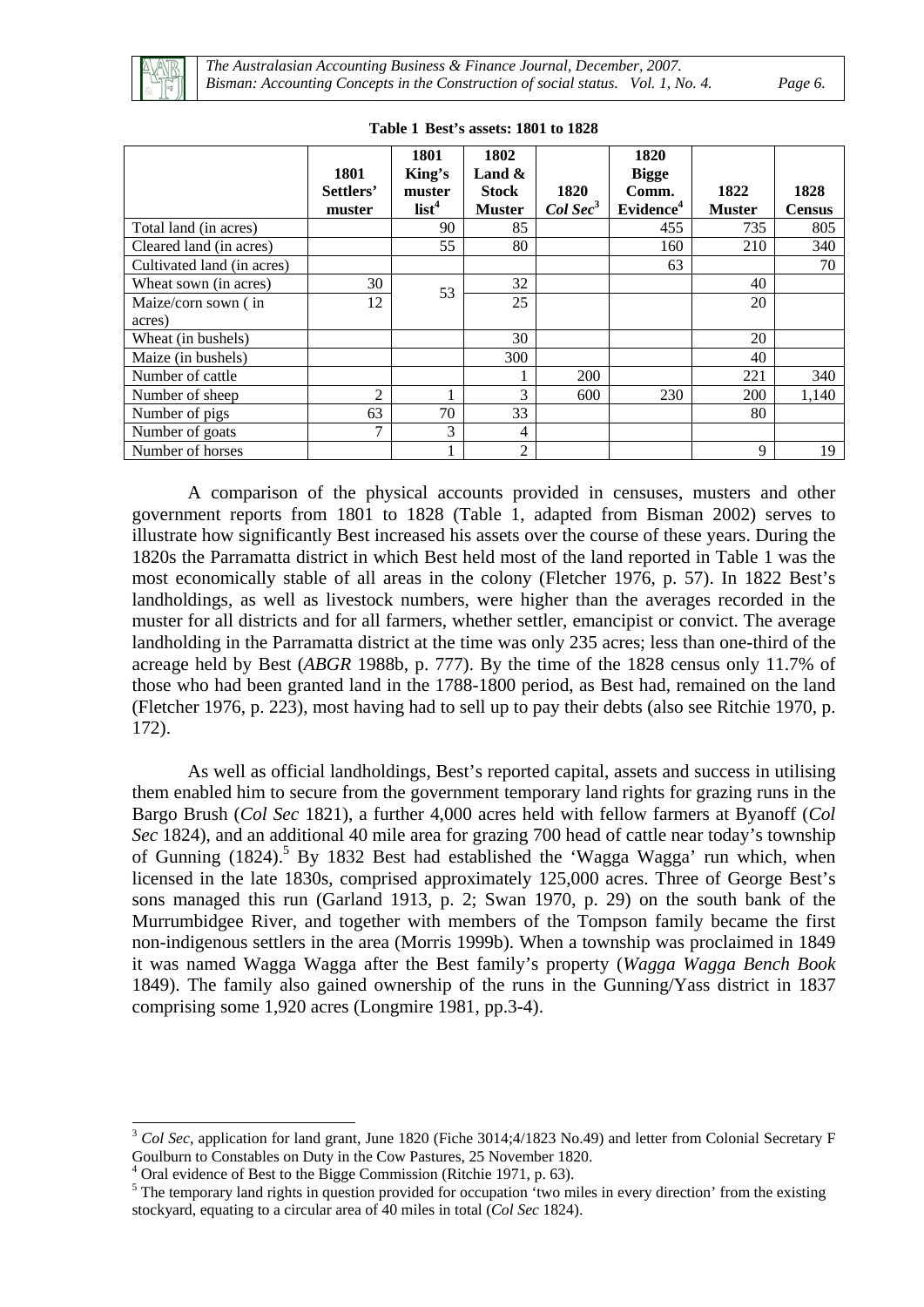

#### **SOCIAL CONSTRUCTIONS**

The male society of early New South Wales could be roughly sorted into three kinds of people. There were opportunists struggling to be gentlemen; convicts and outcasts waiting to be opportunists; and the failures, who would never become anything (Hughes 1987 p. 324).

One modern historian, while acknowledging Best's convict past, elevated his pre-conviction social status and material wealth to that of 'well-to-do Sussex farmer' and discusses his 'dignity, humanity, simplicity and integrity' (Molony 2000, p. 53-54). Other historians, such as Irvin (1953, p. 8) and Rasmussen (1984, p. 84), mistakenly assumed Best to have been a free settler. These misconceptions probably developed from modern historians misreading various primary sources that describe Best as a settler, and misinterpreting the records of his assets and wealth in constructing social notions that Best could not have come from the 'criminal class'. For example, the *Sydney Gazette* of 6 September 1822 stated that 'On Sunday evening, the  $24<sup>th</sup>$ -ult. the dwelling of Mr. Best, **settler** at Toongabbee *(sic)*, was entered by seven armed ruffians', and on 17 July 1823 reported that 'A letter informs us that Mr. George Best, **settler** at Toongabbee *(sic)*, has lately met with an afflictive domestic occurrence in the loss of his second son, by drowning' [emphasis added]. So common are modern presumptions that Best had been 'well to do' in England, and a free settler in NSW, that Needham (1992, p. x) pointed out Best was not only 'an extraordinarily successful emancipist', but also 'the basis of the 'early settler' legend'.

#### **Strategic alliances**

In transforming himself in terms of material wealth and upward social mobility, Best successfully allied himself with a number of early free settlers and members of the military establishment (NSW Corps). These people included soldier settlers Matthew Pearce, Jonas Bradley and Bradley's son William (later the Honourable William Bradley, pioneer landowner and industrialist), and Edward Smith Hall (landholder, banker, coroner and member of the Governor's Court). Best engaged in numerous pastoral joint ventures with these individuals. His alliances and dealings with those of even higher social standing were also noteworthy, such as those with Gregory Blaxland, free settler, explorer, and 'gentleman adventurer' (*ADB* Vol. 1, pp. 115-117; Barnard 1946, p. 63), who along with Best was one of the four select, expert witnesses who testified to Commissioner Bigge concerning agriculture in the colony. According to Blaxland's account books (*Col Sec* 1807), Best sold Blaxland twenty sheep for the sum of £60 in 1807. A further important alliance was forged with the Reverend, later Magistrate, Samuel Marsden. Infamously known as the 'flogging parson', Marsden was 'aware of the colony's social limitations and did his utmost to block the efforts of … ambitious emancipated convicts … on moral grounds' (Charles 1986, p. 30). Marsden had married Best and Chamberlain in 1797 and, together with Magistrate John Campbell, supported an application for a grant of land by Best's eldest surviving son Thomas (*Col* Sec 1824). In part, this favour may have been a result of Best's views on Governor Macquarie, as disclosed in his evidence to the Bigge Commission, and which aligned with Marsden's own critical opinion of the Governor. Best's views ran contrary to those of most emancipists, who supported the Governor because of 'Macquarie's policy of admitting ex-convicts into 'society'; which was one of the major matters Commissioner Bigge was asked to examine' (Hirst 1983, p. 157). In December 1810, Governor Macquarie had visited farms in the Toongabbie area, noting in his journal (1979 edn, p. 35) that:

These farms are in general poor ones and not productive, but I was highly gratified with the appearance of two of them, namely, those belonging to Best and Pye, two very industrious, respectable settlers who have their farms well cultivated and in most excellent order, with good offices, and comfortable, decent dwelling houses.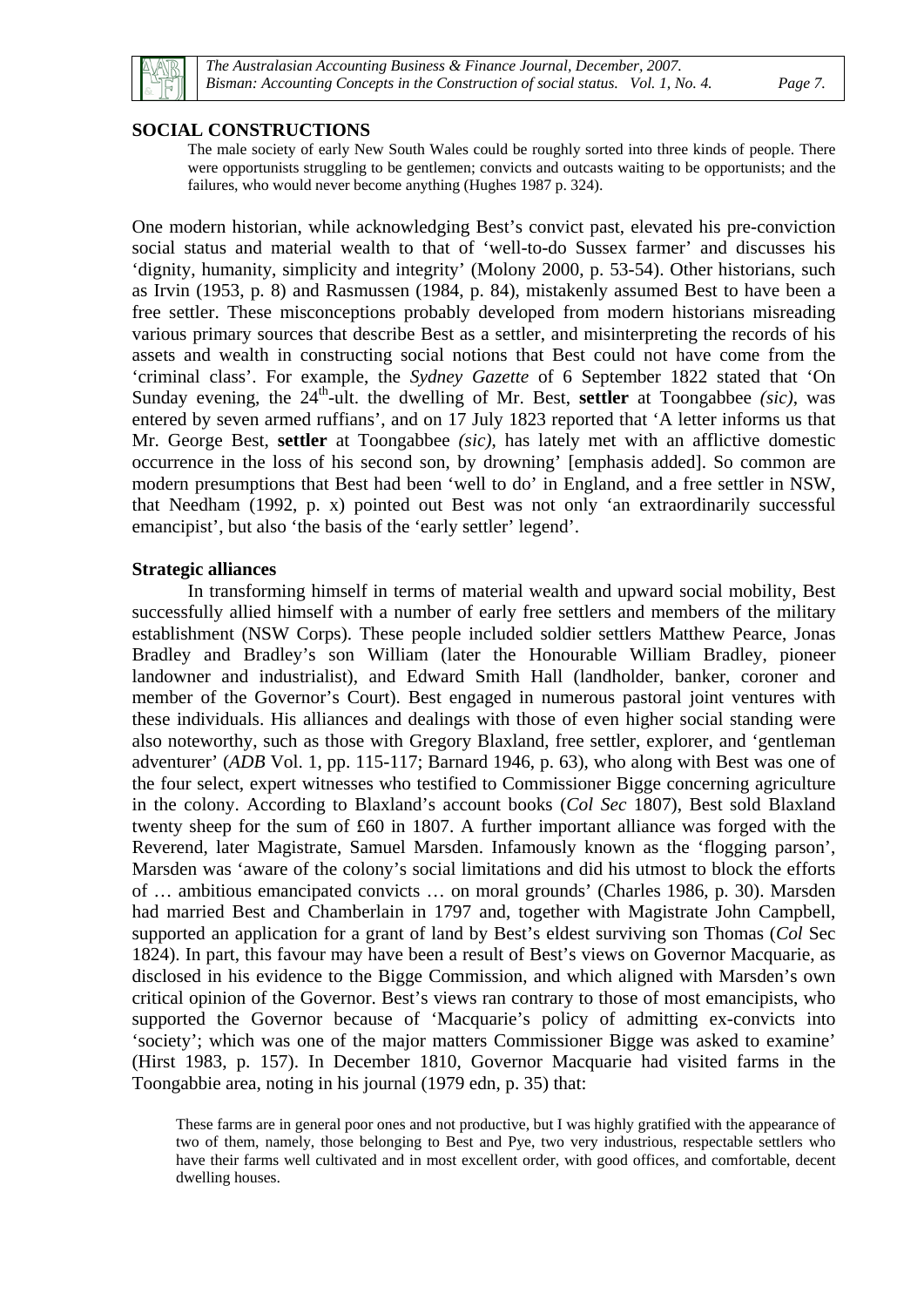

Despite Macquarie's praise, Best had a falling out with him in June 1820 (see *Col Sec* 1820). Best had been a signatory to a petition to the British House of Commons (see Ritchie 1971, pp. 83-84 & 215). The petition concerned a free trade prohibition on wheat from India, and the opening of the government store to enable settlers to sell their wheat (for 10s per bushel) and meat to the store. Best reported to Bigge that when he later went to see Macquarie concerning the sale of a horse and to ask for additional land, he was refused on the grounds of having signed the petition.

Critics of Macquarie, such as Marsden and Macarthur, argued that convict labour should be directed to large landowners (*OCAH* 1998, p. 156) such as themselves. While these individuals were also anti-emancipist, Macarthur's son James nevertheless later supported William Wentworth, a landowner, statesman and lawyer, in 'uniting with the rich emancipists to oppose any reforms that might deny them cheap labour and allow small landowners to develop' (Dutton 1985, p. 3). There was, therefore, an apparent willingness to overlook a convict heritage provided the individual concerned was wealthy and profit-motivated.

Best was steadily becoming a significant landowner and pastoralist, and perhaps saw his interests would be best served by currying favour with the free settler critics. He may also have seen himself to be a congener, of the same or similar class to those with whom he aligned himself. He showed no hesitation in disassociating himself from Edward Hall Smith, with whom he previously had business dealings, despite Smith's profile as a banker and member of the Governor's court. Smith displeased Magistrate Charles Throsby (surgeon, settler and explorer) (*ADB* vol. 2, pp. 530-531) who subsequently had a warrant executed against Smith. Best and some of his joint venturers hastily wrote to Throsby distancing themselves from Smith and conveying their thanks to Throsby for 'past favours' (*Col Sec* 1821). Best showed little fellow feeling for convicts or ex-convicts, reporting his children's educational tutor to the authorities when he discovered the man was a runaway convict (*Col Sec* 1823). He was also critical of convict workers, particularly their cost to maintain and lack of productivity (Best to Bigge, quoted in Ritchie 1971, pp. 80-83).

As for Commissioner Bigge himself, he was 'most influenced by the opinions of the exclusives, the wealthy free settlers who hated Macquarie' (Coupe & Andrews 1984, p. 87). It is of further significance that while 'Bigge was a bigot when it came to ex-convicts' (Flannery 1999, p. 212), and recommended the abolition of land grants for emancipists (Cathcart 1995, p. 87), Bigge remarked kindly on Best (Ritchie 1971, pp. 80-85), reporting that:

The most favourable effects of transportation, are exhibited in the persons, as well as the properties, of three men who were transported in the early periods of the colony; their names are George Best, John Pie, and William Mobbs; they have been distinguished for the propriety of their conduct; for their respectable characters; and for their unremitting industry; and the state of their farms and habitations attest, in a conspicuous manner, the united effects of good conduct in New South Wales, and of industry, when well applied (Bigge 1822-1823*,* p. 142).

Bigge (p. 143) further noted that only about 8% of remitted convicts in the colony could be considered 'as respectable in conduct and character', and he certainly regarded Best among these few. The Bigge Commission, sanctioned by the British Colonial Office, was designed to 'investigate all the laws, regulations and usage of the settlements' in the colony (*ADB* vol. 1, pp. 99-101). Partly as a result of the evidence provided by Best (Ritchie 1970, pp. 172-233), a chief outcome of the Commission was the encouragement of the pastoral industry (*OCAH* 1998, p. 69), 'for that was the Colony's one aspect which promised profit to the mother land' (Barnard 1946, p. 129). The finding clearly favoured the exclusives, as well as the few emancipists who were successful, owned large properties, and had accumulated considerable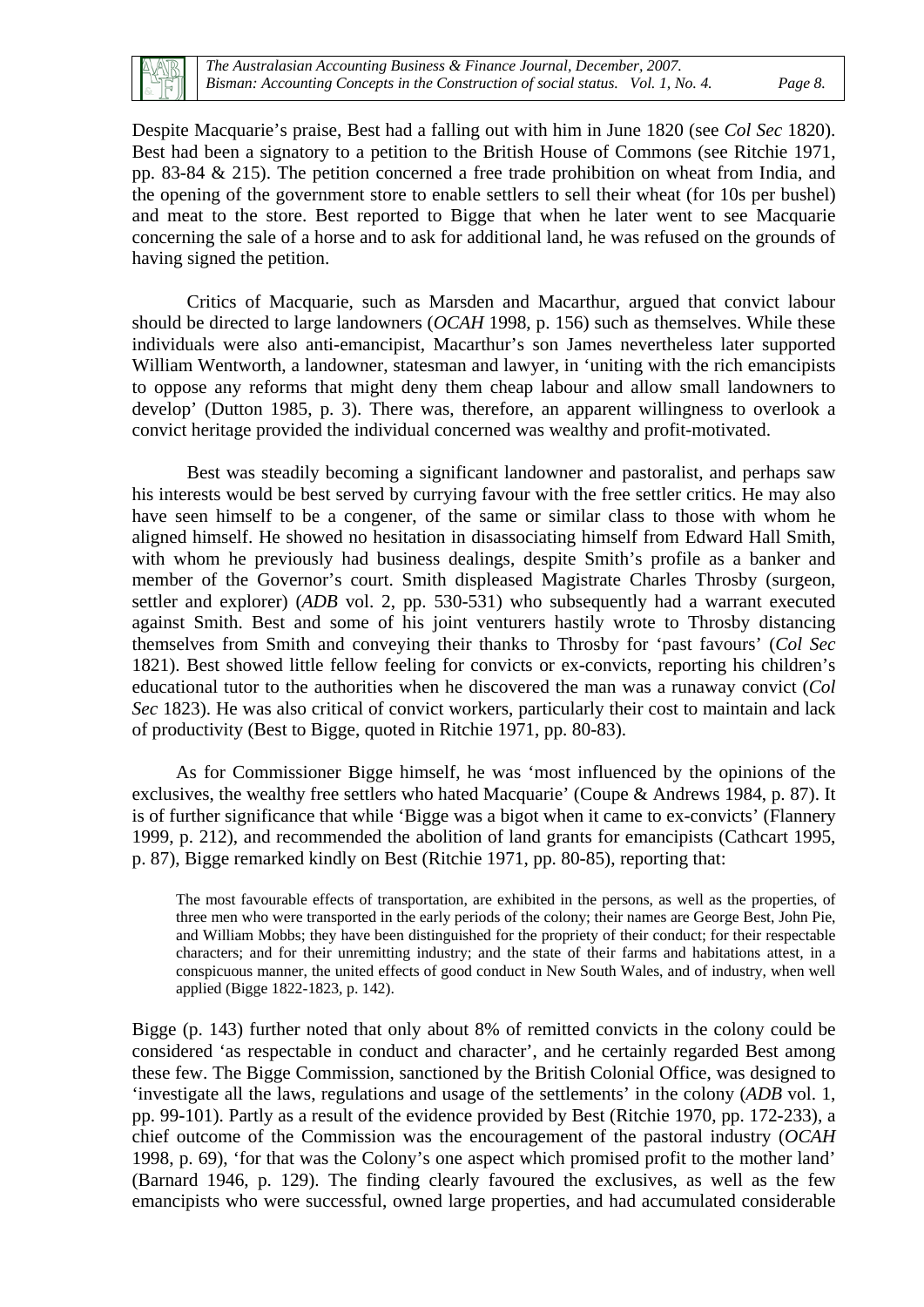

capital and assets, such as Best. These seemingly odd interpersonal relations and affiliations, born out in a range of accounting, accountability, and other documents, demonstrate the uniqueness of Best's social position.

#### **The value of education**

Education also assisted in promoting class distinctions, and the type of education provided to children was correlated with their parent's wealth. Since the government made no provisions for education, according to Marsden (cited in Shaw 1966, p. 77) of almost 2,000 children in the colony in 1807 less than one hundred (5%) received an education, while in 1821 Bigge found that less than 20% attended school (see Ritchie 1970, p. 235). In the first two decades of the 1800s public education in the Parramatta district, where Best and his family lived, was generally unavailable and so those of the 'wealthy class' hired tutors for their children (West 1990, p. 26). Best and his wife's lack of formal education did not dissuade them from educating their children. Two of their sons were with Mr Crook, a missionary schoolmaster, a daughter was at boarding school in Sydney, and the other children were educated by employing a private tutor (Best to Bigge, quoted in Ritchie 1971, p. 85). In terms of their education, Swan (1970, pp. 19-20) observed that 'such luxuries were possible because Best was one of the colony's most successful farmers'.

#### **Economic and social inheritance**

Despite being significantly younger than her husband, Martha Best (nee Chamberlain) died in 1833 and little more than three years later George Best died at the age of 78. The fates of Best's children accorded with the privileged position established by their parents. Best's legacy to them was both financial and social, and the two were inextricable. Upon his death Best owned 3,155 acres in the Parramatta and Gunning/Yass districts (Swan 1970, p. 20) and he left an estate valued at approximately £7,000, making him the 26th wealthiest person to die in NSW between 1835 and 1839 (Rubenstein 1980). The family's other pastoral holdings as squatters in the Riverina were ratified by licence shortly after Best's death. By 1839 the family's 'Wagga Wagga' station boasted 1,000 head of cattle, 1,400 sheep and 17 horses (Morris 1999a, pp. 20 and 27).

There were other social dimensions to the lives of Best's children as a result of their father's wealth and success. 'Marriage patterns, were particularly evident among the sons and daughters of rural families' (Robinson 1985, p. 167) and Best's children and grandchildren married others from prominent, land-owning families of the squattocracy (see Gormly 1901; Swan 1970; Morris 1999a). His sons followed his example and became farmers and graziers, while his daughters became the wives of other successful landholders. Such links of the rural land owning class, whether ex-convict or free, to the subsequent occupations of their children were well-established (Robinson 1985, pp. 143  $& 157$ ). In the 1830s and 1840s, squatters who had become licensed pastoralists held both economic and political sway. They represented the most influential pressure group in the colony (Musgrave 1926). Particularly in the Wagga Wagga district, 'in the 1850s and 1860s the squatters maintained their supremacy politically, economically and socially', controlling the land, representing the district in parliament, as magistrates on the bench, and in establishing hospitals, schools and churches (Morris 1999a, p. 43), and such were the fates of Best's children.

#### **INTERPRETATIONS**

In discussing the role of the microhistory in accounting, Williams (1999, p. 63) highlighted that microhistories can enable the life of a modest individual to be traced, including characteristics of that individual's social level, the unearthing of incidents which run contrary to expectations, and the justification for telling a story because it is exceptional.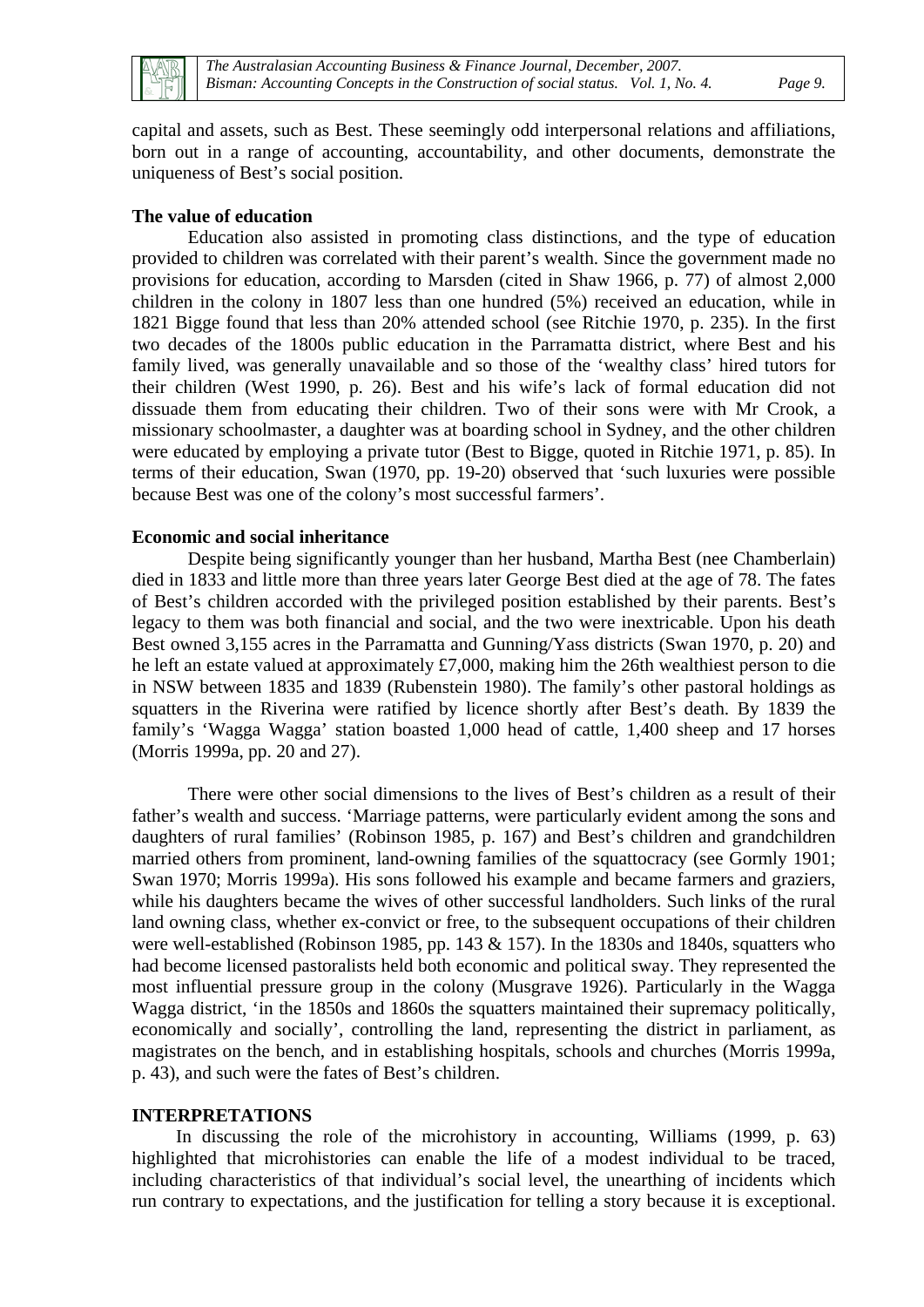

The story of convict George Best demonstrates the capacities of microhistorical research to reveal and magnify the significance of the individual. While the role of accounting concepts and accountability information concerning Best has been discussed, and analysis of historical and modern commentary on his wealth, success and social standing provided, clear interpretation of his story depends on which theoretical grounding is chosen to render the data meaningful. Instead of attempting to draw a singular and potentially debatable conclusion, several thoughts are offered which reflect the influence of a variety of paradigms and from which other accounting historians may draw their own conclusions.

#### **The naïve interpretation**

Fletcher (1976, p. 222) maintained that Best was one of a select few 'respectable emancipists who tried to make a wholesome living for themselves and their families'. Following this assessment of Best, the naïve interpretation is one of a simple rags to riches story. However, this interpretation is inchoate and does not speak to much of the evidence, such as Best's negative attitudes to convicts and fellow emancipists, his ability to forge alliances with key individuals, and his support for the cause of the exclusives.

#### **The positivist interpretation**

Within this paradigm accounting information can be viewed in functional terms as a means for the Colonial government to appropriately allocate scarce resources. Best's productive use of land and accumulation of assets, demonstrated through land and livestock musters and census reporting mechanisms, would therefore explain why he came to the attention of Governors, secured further land, and became wealthy and successful. Further, logical positivism assumes that history is recursive (see Blackburn 1996, pp. 173-174). Thus, the more latter day concept of the *nouveau riche* may be a relevant parallel in respect to Best, suggesting that accounting concepts of wealth, profitability and performance circumscribe the social status and respectability afforded to individuals, notwithstanding their origin or background. While this interpretation has some appeal, such positivist explanations have been criticised for 'reifying, legitimising and reproducing the status quo' (Hines 1989, p. 53), lacking the capacity to emancipate, to understand accounting within particular historical contexts, and to view accounting as a device of social, rather than merely economic control.

#### **Critical interpretations**

Critical theory moves beyond such mainstream accounting thought which 'is grounded in a common set of assumptions about knowledge and the empirical world which both enlighten and enslave' (Chua 1986a, p. 626). In viewing accounting information as subjective and socially or politically constructed (Chua 1986b), critical theory proposes that accounting functions to perpetuate notions of class and class structure, and that researchers should aim to unmask sources of antithetical social arrangements which may result in the systematic exclusion from power of particular groups of people. However, in the current microhistorical study, rather than preserving this convict's economic and social marginalisation, accounting notions and accountability information in connection with George Best were instrumental in the reconfiguration of his status within the colony. Accounting was thus implicated in the construction of notions not only of Best's wealth, but also of his respectability and social standing.

From a Marxist standpoint, one interpretation is that Best was a role model for the proletariat who threw off the shackles of his past and, for himself and his family at least, changed the social order. Another interpretation is that accounting and control mechanisms failed the establishment by allowing Best to alter the economic and social status quo. A further potential explanation is that Best merely conformed to the commercial and capitalist inclinations of the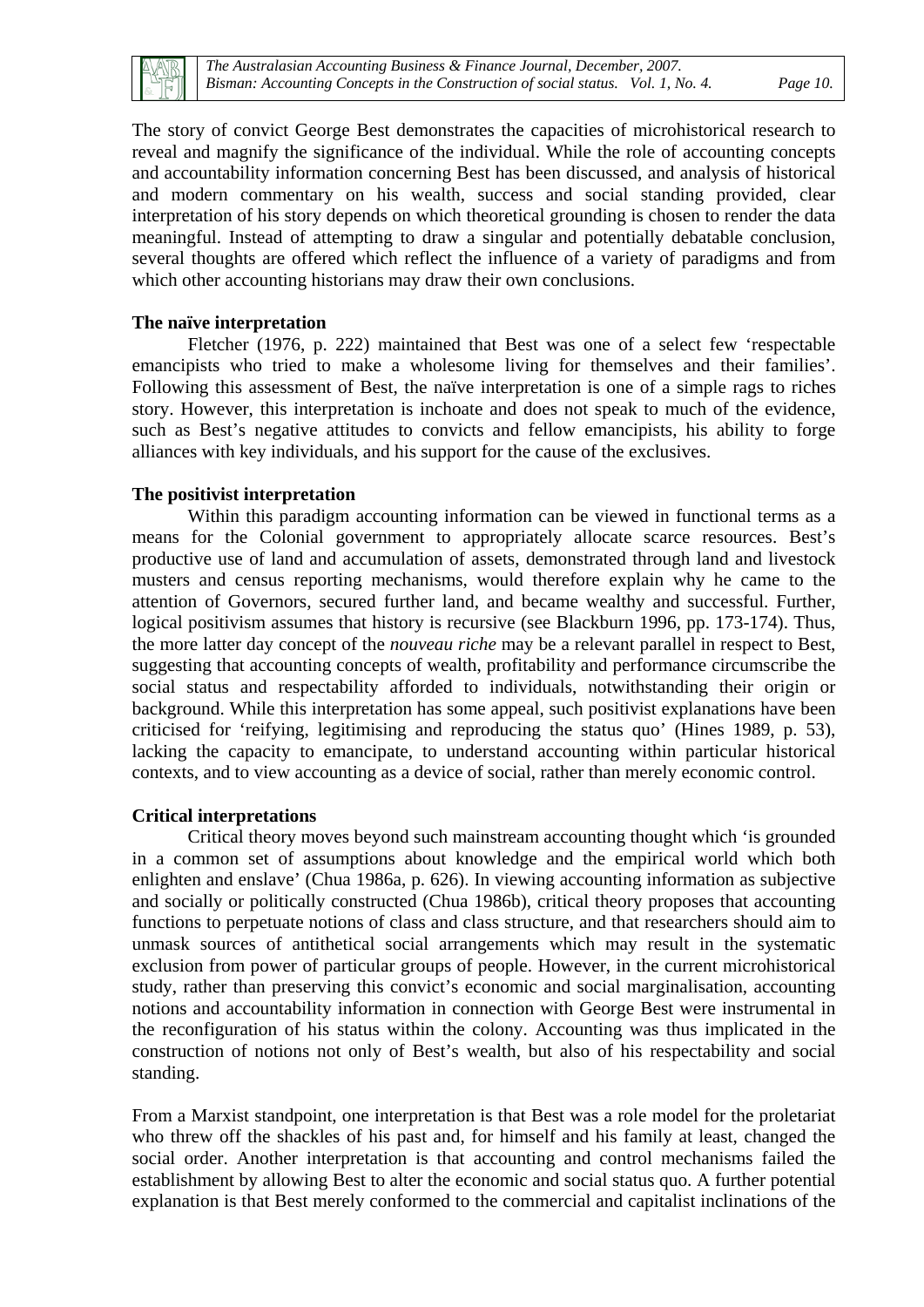

1

society around him, given the recurrence of the profit motif in descriptions of early colonial NSW, and by virtue of skill, and perhaps inclination, embraced and joined the ranks of a more elitist group privileged by their wealth. Hirst (1983) understood Australian convict society in general 'as pushed by the profit motive towards the patterns of capitalist democracy' (see *OCAH* 1998, p. 155). So too, in the 1820s and 1830s in Best's home district of Parramatta, class distinctions were made not only on the basis of convict versus ex-convict, but more particularly between rich and poor (West 1990, p. 22).

Paradoxically, the colony assumed more nearly the character of a free British community because it was organised chiefly by the customary distinctions of wealth, position and skill and not by barriers and distinction based on legal status or criminal record … as owners of broad acres and controllers of large enterprises ex-convicts had to be given the respect due to these positions (Hirst 1983, p. 153).

In the early years of settlement, the demands of survival had given convict and ex-convict an economic significance that tended to override his convict status. In the following years, this tendency was powerfully extended and re-inforced by the pursuit of profit (Rasmussen 1985, p. 84).

Within an agrarian context, classical, macro-oriented Marxist theory proposes differences between those who are entrepreneurial farmers (owning the factors of production and employing wage labour), and those who are family farmers. These differences are consistent with the capitalist labour process view in urban settings. However, Mann (1990) contended that the distinction between corporatised and family farms is not based on class exploitation. While this may be the case in terms of the modern agribusiness, the uniqueness of agricultural enterprise in early colonial NSW suggests otherwise. A range of documents discussed in the current paper illustrated Best's ability to secure convict assignees, exconvicts and freemen to work his properties. Best bemoaned to Bigge the cost of labourers and their incapacity for hard work, as well as his belief that land granted in the form of smallholdings to the newly emancipated was wasteful (see Ritchie 1970, p. 170). Best also contended in his evidence to Bigge that the petition he had signed, and which led to his estrangement from Macquarie, was for the 'Good of the Country, for a free trade, & getting wheat & meat into Store' (Best to Bigge, quoted in Ritchie 1971, p. 85). Thus, Best's partnership with the exclusives, in terms of attitudes to convicts, the promotion of a *laissezfaire* economy, and the termination of grants to ex-convicts, is consistent with a desire to maintain a bourgeois hegemony.<sup>6</sup> Best owned the means of production - important pastoral interests critical to the development of the colony, amassed the necessary capital to continue expansion of his interests, favoured the market economy, and had a ready supply of cheap labour (convict and free) to exploit in the pursuit of wealth and profit.

Foucault (1977) provides some further insights into the study of Best. Foucault examined the concepts of discipline and punishment and stressed how an individual's behaviour and performance can be monitored and controlled through organisational or administrative reporting mechanisms. Both the discipline and reporting contexts of Foucault's work are of particular relevance in examining the life of a convict and the role of accounting information in transforming that life. Foucault (1977, p. 190) held that written documents provide a means for analysing the individual, as well as for assessing measurement systems which may describe groups and gaps between individuals.<sup>7</sup>

<sup>&</sup>lt;sup>6</sup> For a treatise on class structure in Australian history in terms of the bourgeois hegemony see Connell and Irving (1992).

 $<sup>7</sup>$  However, Foucault avoided histories, such as the one provided here, which concern individuals and class</sup> analysis (see Stewart 1992, p. 65).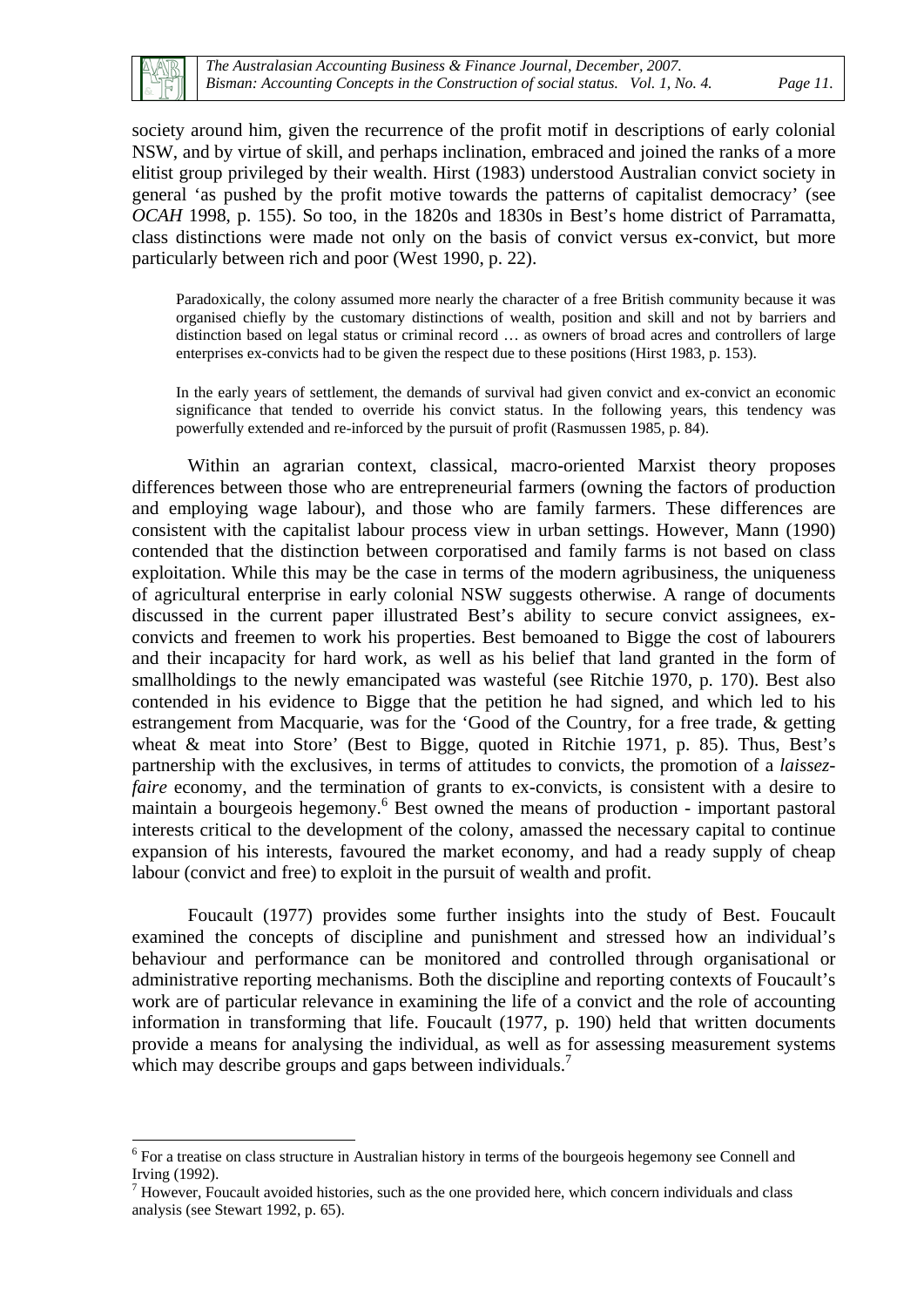Starting from Foucault's governmentality perspective applied in the context of British colonialism, researchers have argued 'that accounting discourses and techniques were located within the logic of imperialism and enmeshed within colonial systems of government' (Neu 2000, p. 163), and that the relationships between resources, population and discipline were such that the modalities of measurement, classification and accounting enabled the constitution of the economy (Kalpagum 2000). The economic, political and disciplinary environments apparent in colonial NSW thus forged both the need and means to account. In their Foucauldian analysis, Alagiah and Gaffikin (1995) stressed that accounting is about counting, born of commodities and possessions, and derives from economic, historical and social changes in the perception of wealth. In early colonial NSW, Linn (1996) concluded that accounting was both a powerful and covert force based in the day-to-day affairs of ordinary people. It was so in shaping the destiny and mapping the progress of George Best. Stewart (1992, p. 62) observed that:

power and knowledge are not external to one another and show the appropriateness of … analysing the cultural and social practice of accounting in which power and knowledge intersect … In viewing accounting as a disciplinary power, a key Foucauldian concept used is the concept of surveillance.

The censuses, musters and other accounting and accountability artefacts discussed in this paper played a key role in monitoring and surveillance of the colonial economy, as well as of the individual. The surveillance perspective may have caused Best to internalise the commercial, capitalist discipline he perceived as operating around him; he conformed to and reproduced it in his own actions and behaviours. In forging the alliances he did, it also raises the question of whether he sought knowledge and power by aligning himself with those who were already powerful.

Alagiah and Gaffikin (1996) discuss Foucault's claim that 'the human sciences, including accounting, are sources of knowledge and have been instrumental in social control and have created a marginalised, categorised and excluded society'. Certainly Best's background was of the marginalised and excluded, but did Best's capability as a farmer provide him with knowledge, which through accounting notions and accountability arrangements he transformed into power? Was there complicity of accounting in the creation of an "architecture of power", in Foucauldian terms (see Stewart 1992, p. 65), which allowed Best to prosper while others did not?

#### **REFERENCES**

- *ABGR* (Australian Biographical and Genealogical Record) 1988a, *King's List 1801, Land and Stock held by Free Settlers, Officers or Expired or Emancipated Convicts in 1802, Musters and Lists of New South Wales and Norfolk Island 1800-1802, Settlers Muster Book 1801.*
- *ABGR* 1988b, *General Muster and Land and Stock Muster of New South Wales 1822.*
- Abraham, A 2000, 'Struggling for accountability: an accounting microhistory', 8<sup>th</sup> World Congress of Accounting Historians, Madrid, July.
- *ADB* (*Australian Dictionary of Biography*)*,* Vol. 1 and Vol. 2.
- Alagiah, R & Gaffikin, M 1995, 'Foucault, archaeology and new accounting history: wealth and the birth of accounting', First Asian-Pacific Interdisciplinary Research in Accounting Conference, Sydney, July.
- Alagiah, R & Gaffikin, M 1996, 'Foucault and the regulation of income in Australia',  $19<sup>th</sup>$  Annual Congress of the European Accounting Association, Bergen.
- Alford, K 1984, *Production or reproduction: an economic history of women in Australia 1788-1850*, Oxford University Press, Melbourne.
- Barnard, M 1946, *Macquarie's world*, Melbourne University Press, Carlton, Vic.
- *Bartholomew's Gazetteer of the British Isles* 1887 (9<sup>th</sup> edn 1943, reprinted 1970).
- Baxter, CJ (ed.) 1987, *General Musters of New South Wales, Norfolk Island and Van Diemen's Land 1811,* ABGR, Sydney.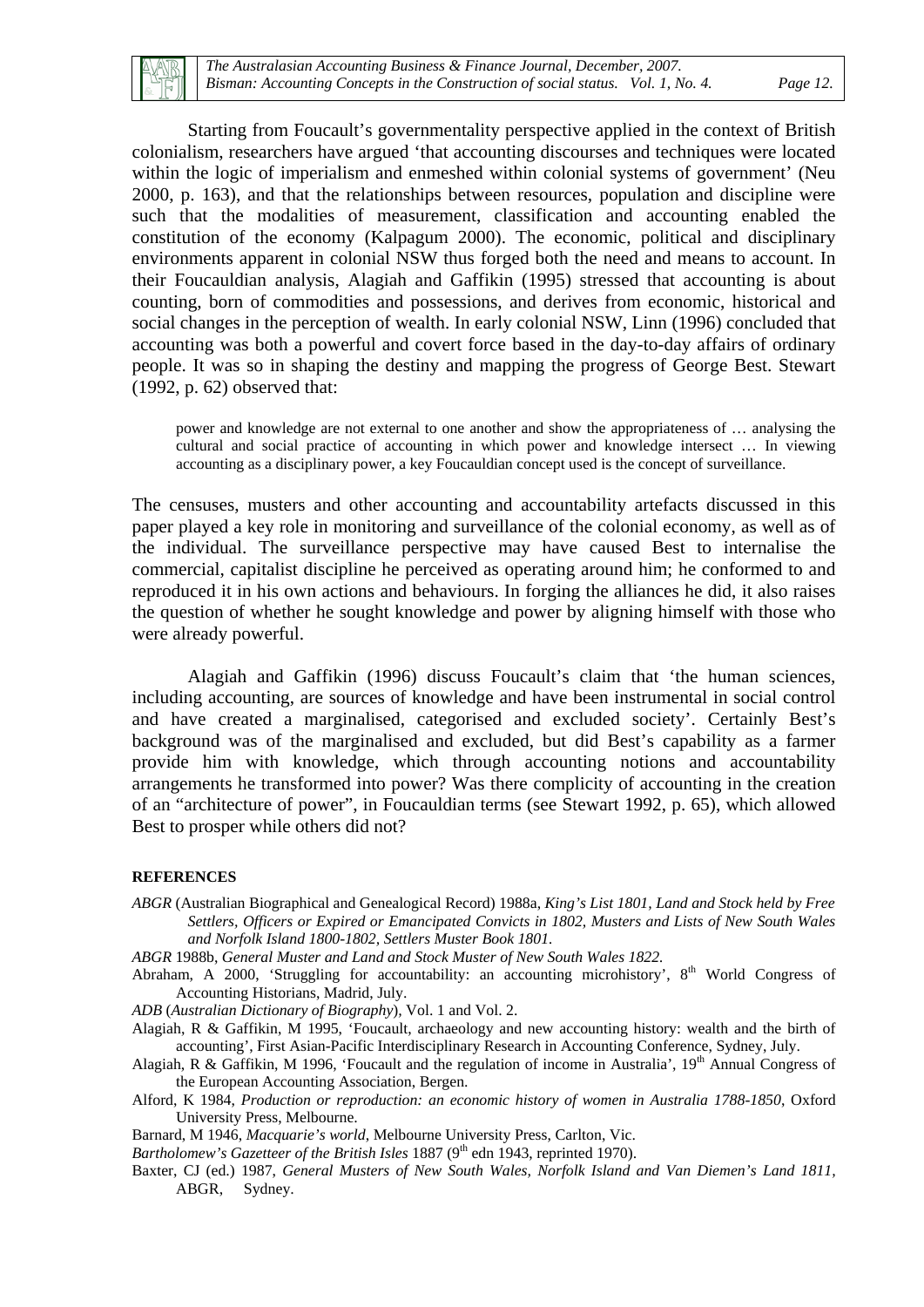

- Bigge, JT (Commissioner) *Report into the Colony of New South Wales 1822-1823* (1966 Australiana Facsimile edn), Libraries Board of South Australia, Adelaide.
- Bisman, JE 2002, 'The role of accounting in the construction of notions of wealth, success and respectability: A micro-historical study of an early Australian convict', *9th World Congress of Accounting Historians,* Melbourne, July–August.
- Bisman, JE 2006, The census as accounting artefact: Illustrations from the early Australian colonial period,  $3^{rd}$ International Conference on Contemporary Business 2006, Leura, NSW, September.
- Blackburn, S 1996, *Oxford dictionary of philosophy*, Oxford University Press, Oxford.
- Brook, J 2004, *The Seven Hills: a village divided, a suburb united,* Blacktown City Council, Blacktown, NSW.
- Byrne, PJ 1993, *Criminal law and colonial subject: New South Wales, 1810-1830*, Cambridge University Press, Cambridge.
- Carnegie, GD 1997, *Pastoral accounting in colonial Australia: a case study of unregulated accounting*, Garland, New York.
- Carnegie, G 2004, 'Re-examining the determinants of barter accounting in isolated communities in colonial societies', *Accounting History,* vol. 9, no. 3, pp. 73-87.
- Carnegie, GD, Foreman, P & West, B 2006, 'F.E. Vigars' Station Bookkeeping: a specialist Australian text enabling the adaptation and transfer of accounting technology', *Accounting Historians Journal,* vol. 33, no. 2, pp. 103-130.
- Carnegie, GD & Napier, CJ 1996, 'Critical and interpretive histories: insights into accounting's present and future through its past', *Accounting, Auditing & Accountability Journal,* vol. 9, no.3, pp. 7-39.
- Carnegie, GD & Potter, BN 2000, 'Accounting history in Australia: a survey of published works, 1975-1999', *Australian Economic History Review,* vol. 40, no. 3, pp. 287-313.
- Carnegie, GD & Walker, SP 2007, 'Household accounting in Australia: a microhistorical study', *Accounting, Auditing & Accountability Journal,* vol. 20, no. 2, pp.210-236.
- Carthcart, M (ed.) 1995, *Manning Clark's history of Australia*, Penguin, Ringwood, Vic.
- Cass, T, Liston, C & McClymont, J 1996, *Parramatta a past revealed*, Parramatta City Council, Parramatta.
- *Census of News South Wales 1828,* MR Sainty & KA Johnson, KA (eds), 1980, Library of Australian History, Sydney.
- Charles, M 1986, *Old Parramatta*, Atrand, Crows Nest, NSW.
- Chua, WF 1986a, 'Radical developments in accounting thought', *The Accounting Review,* vol. 61, no. 4, pp. 601- 632.
- Chua, WF 1986b, 'Theoretical constructions of and by the real', *Accounting, Organizations and Society,* vol. 11, no. 6, pp. 583-598.
- *Col Sec* (*Colonial Secretary's Papers, 1788-1825*), State Records New South Wales, Reels 6041;4/1719 p.89 (1802), 6043;4/1727 p.192 (1807), 6043;4/1726 p.272 (1811), 6048;4/1742 p.43 (1816), 6040;9/2743 p.207 (1821), 6016;4/5781 p.27 (1821), 6007;4/3503 p.173 (1821), 6022;4/7014 pp.99-101 (1822), 6010;4/3508 p.515 (1823), 6057;4/1768 p.189 (1823), 6010;4/3507 p.345 (1824), 6012;4/3510 p.475 & p.655 (1824), 6013;4/3512 p.487 (1824), 6014;4/3514 p.73 (1825), and Fiches 3014;4/1823 No.493266 (1820), 3266;3077; 4/1836A No.64 p.277 (1824); 9/2652 p.84 (1825).
- Connell, RW & Irving, TH 1992, *Class structure in Australian history*, 2<sup>nd</sup> edn, Longman Cheshire, Melbourne.
- Cooney, JH 1992, 'Accounting and the search for meaning: a sociopolitical view', *Accounting History,* vol.4, no. 1, pp. 53-66.
- Coupe, S & Andrews, M 1984, *Their ghosts may be heard: Australia to 1900*, Longman Cheshire, Melbourne.
- Dutton, G 1985, *The squatters*, Currey O'Neil, South Yarra, Vic.
- Egan, J 1999, *Buried alive: Sydney 1788-92 eyewitness accounts of the making of a nation*, Allen & Unwin, St Leonards, NSW.
- Enthoven, AJH 1967, 'Accounting and development programming', *International Journal of Accounting,* Fall, pp. 107-120.
- Flannery, T (ed.) 1999, *The birth of Sydney*, The Text Publishing Company, Melbourne.
- Fleischman, RK, Mills, PA & Tyson, TN, 1996, 'A theoretical primer for evaluating and conducting historical research in accounting', *Accounting History,* vol. 1, no. 1, pp. 55-75.
- Fletcher, BH 1976, *Landed enterprise and penal society: A history of farming and grazing in New South Wales before 1821*, Sydney University Press, Sydney.
- Forrester, DAR 1998, *An invitation to accounting history,* Strathclyde Convergencies, Glasgow.
- Foucault, M 1977, *Discipline and punish*, Allen Lane, London.
- Funnell, W 1996, 'Preserving history in accounting: seeking common ground between "new" and "old" accounting history', *Accounting, Auditing & Accountability Journal,* vol. 9, no. 4, pp. 38-64.
- Funnell, W 1998, 'The narrative and its place in the new accounting history: the rise of the counternarrative', *Accounting, Auditing & Accountability Journal*, vol. 11, no. 2, pp. 142-162.
- Garland, WJ 1913, *The history of Wagga Wagga*, (1984 reprint), Centre for Library Studies, Riverina College Archives and Records Service, Wagga Wagga, NSW.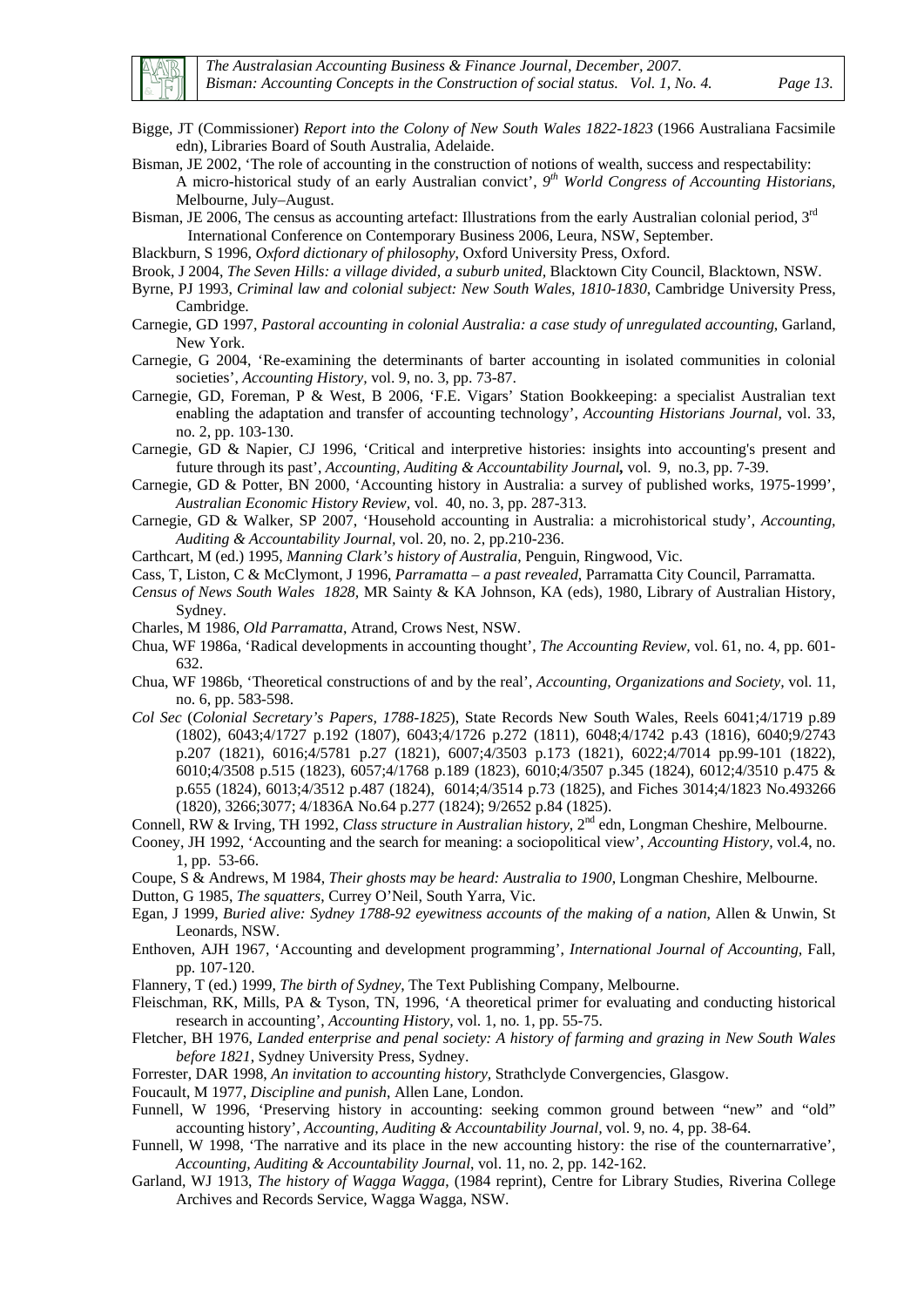

Gormly, J 1901, 'Exploration and settlement on the Murray and Murrumbidgee', *Journal and Proceedings of the Royal Australian Historical Society,* vol. 2, no. 2, pp. 34-43.

Grocott, AM 1980, *Convicts, clergymen and churches*, Sydney University Press, Sydney.

- Hines, RD 1989, 'The sociopolitical paradigm in financial accounting research', *Accounting, Auditing & Accountability Journal*, vol. 2, no.1, pp. 52-76.
- Hirst, JB 1983, *Convict society and its enemies: A history of early New South Wales*, George Allen & Unwin, Sydney.
- Hollister, J & Schultz, SM 2007, 'The Elting and Hasbrouck store accounts: a window into eighteenth century commerce', *Accounting History,* vol. 12, no. 4, pp. 417-440.
- Hughes, R 1987, *The fatal shore*, (Paperback edn 1996), Harvill Press, London.
- Irvin, E 1953, *Place of many crows: a brief history of the foundation of Wagga Wagga, N.S.W.* The Daily Advertiser, Wagga Wagga.
- Kalpagum, U 2000, 'Colonial governmentality and the economy', *Economy and Society,* vol. 29, no. 3, pp. 418- 438.
- Kercher, B 1996, *Debt, seduction and other disasters: the birth of civil law in convict New South Wales*, Federation Press, Annandale, NSW.
- King, RJ 1990, *The secret history of the convict colony*, Allen & Unwin, Sydney.
- Linn, R 1996, *Power, progress and profit: a history of the Australian accounting profession*, ASCPA, Melbourne.
- Longmire, TH 1981, *A glimpse of the history of Gunning,* Longmire, Gunning, NSW.
- Macquarie, L (Governor) *Journals of his tours in New South Wales and Van Diemen's Land 1810-1822*, (1979 edn), Library of Australian History, Sydney.
- Manicas, P 1993, 'Accounting as a human science', *Accounting, Organizations and Society,* vol. 18, no.2/3, pp. 147-161.
- Mann, SA 1990, *Agrarian capitalism in theory and practice*, The University of North Carolina Press, Chapel Hill.
- Merino, BD 1998, 'Critical theory and accounting history: challenges and opportunities', *Critical Perspectives on Accounting,* vol. 9, no. 9, pp. 603-616.
- Merino, BD & Mayper, AG 1993, 'Accounting history and empirical research', *The Accounting Historians Journal,* vol. 20, no. 2, pp. 237-267.
- Molony, J 2000, *The native born: the first white Australians*, Melbourne University Press, Carlton South, Vic.
- Morris, S 1999a, *Wagga Wagga: a history*, Council of the City of Wagga Wagga and Bobby Graham Publishers, Wagga Wagga, NSW.
- Morris, S 1999b, *Wagga Wagga memories*, Bobby Graham Publishers, Wagga Wagga, NSW.
- Musgrave, S 1926, *The wayback,* 3rd edn (1973), Bland District Historical Society, West Wyalong, NSW.
- Napier, CJ 2001, 'Accounting history and accounting progress', *Accounting History,* vol. 6, no. 2, pp. 7-31.
- Needham, A 1992, *The women of the 1790 Neptune*, Ann Needham, Dural, NSW.
- Neu, D 2000, '"Presents" for the "Indians": land, colonialism and accounting in Canada", *Accounting, Organizations and Society,* vol. 25, no. 2, pp. 163-184.
- Oldroyd, D 1999, 'Historiography, causality and positioning: an unsystematic view of accounting history', *Accounting Historians Journal,* vol. 26, no. 1, pp. 83-102.
- *OCAH* (*The Oxford Companion to Australian History*)*,* 1998, G Davison, J Hirst & S MacIntyre (eds.), Oxford University Press, Melbourne.
- Parker, LD 1999, 'Historiography of the new millennium: adventures in accounting and management', *Accounting History,* vol. 4, no. 2, pp. 11-42.
- Parker, RH 1982, 'Bookkeeping barter and current cash equivalents in early New South Wales', *Abacus*, vol. 18, no.2, pp. 139-151.
- *PRO* (Public Records Office, London) Trials transcripts: Kent Lent Assizes 1790 (PFF 6A77CL ASSI 35/23015 and XC 3237 CL ASSI 31/16) and Middlesex Sessions Records and Calendars of Indictments, Goal Delivery of Newgate – January, 1791 to December 1811.
- Rasmussen, C 1984, *Early colonial society: commentary and documents*, Thomas Nelson, Melbourne.
- *Return of Convict Women in the Services of Officers or Other Households 1798* (Governor Hunter's Assignment List).
- Ritchie, J 1970, *Punishment and profit*, Heinemann, Melbourne.
- Ritchie, J (ed.) 1971, *The evidence to the Bigge Reports: New South Wales under Governor Macquarie*, vol. 1, Heinemann, Melbourne.
- Robinson, P 1985, *The hatch and brood of time: a study of the first generation of native-born white Australians 1788-1828*, vol. 1, Oxford University Press, Melbourne.
- Robson, LL 1965, *The convict settlers of Australia: an enquiry into the origin and character of the convicts transported to New South Wales and Van Diemen's Land, 1787-1852*,. Melbourne University Press, Melbourne.